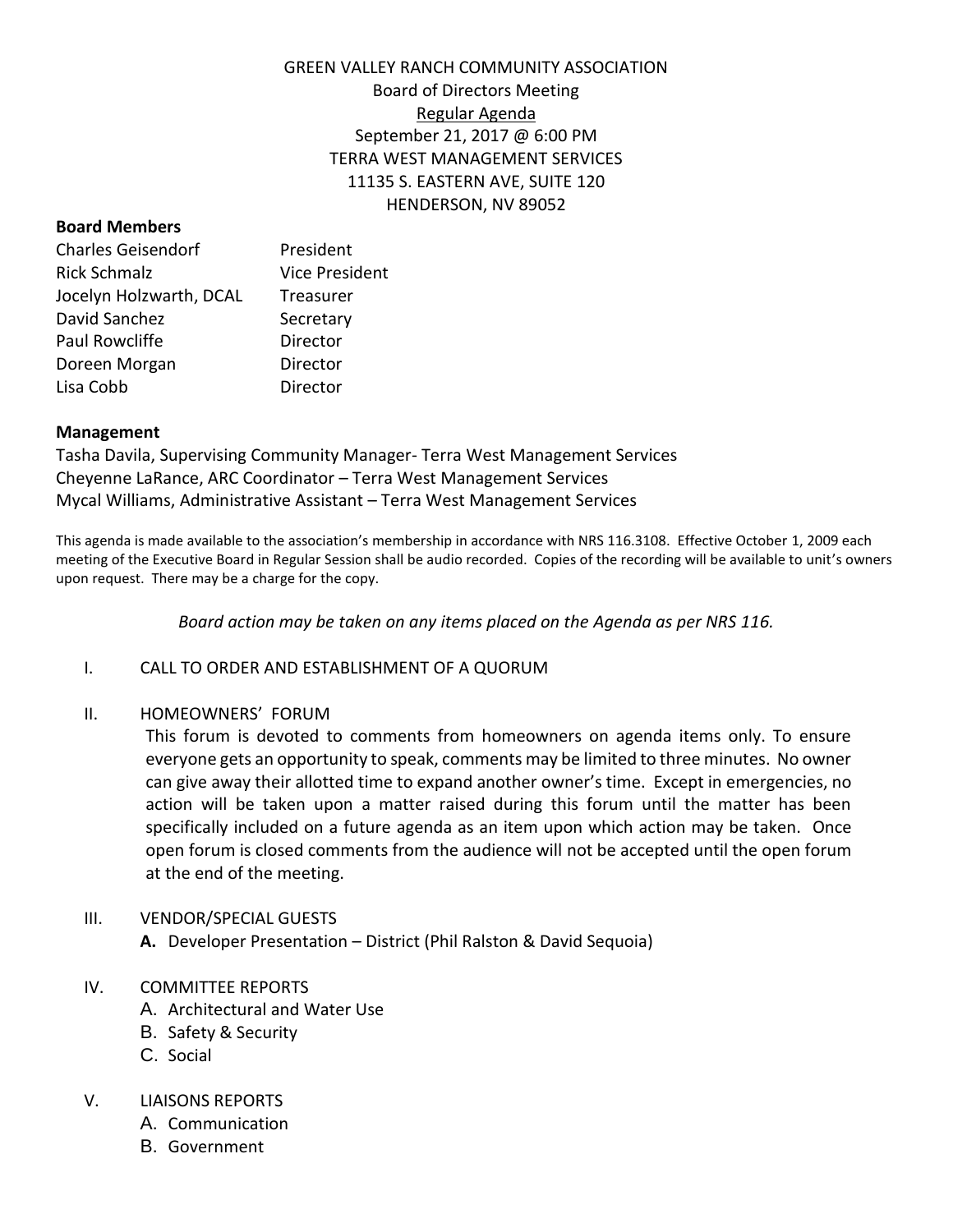C. Landscape

## VI. MOTION/DISCUSS/REVIEW ON COMMITTEE AND LIAISON BUSINESS

VII. CONSENT AGENDA ITEMS

Unless an item is pulled for discussion, the Board of Directors will take action on all consent agenda items with one motion, accepting the recommendations as stated on the agenda item. To pull an item for discussion, please notify the Board President before action is taken on the consent agenda items.

| A. Approval of Minutes - August 17, 2017 | Pgs. 73-77 |
|------------------------------------------|------------|
| B. Acceptance of Financials $-$ July     | Pgs. 78-83 |
| C. Review of Litigation Disclosure       | Pgs. 84-88 |
| D. Next Meeting - October 19, 2017       |            |
| E. 2016 Pending Reserve Projects         | Pg. 89     |
| F. 2017 Reserve Projects                 | Pgs. 90-92 |
| G. Project Priority List                 | Pg. 93     |
| H. Management Report                     | Pgs. 94-99 |

## VIII. Open Sealed Bids – Motion/Discuss/Review to approve management to open sealed bids

- A. Phase II Walls
- B. Safety Padding Reseal @ Cozy Hill Park
- C. Safety Padding Reseal @ Wingbrook Park
- D. Lighting at Cozy Hill Park
- IX. FINANCIAL

A. Treasurers Report

## X. UNFINISHED BUSINESS

A. 2018 Draft Budget – Motion/Discuss/Review to approve/deny/postpone the 2018 draft budget

## XI. NEW BUSINESS

- A. Landscaping Proposal#06021702KC(R-1) Motion/Discuss/Review to approve/deny/postpone bid from Jaramillo for Rock Replenishment – Along Mountain Ridge Phase 2 Pgs. 121-122
- B. Landscaping Proposal#06021701KC(R-1) Motion/Discuss/Review to approve/deny/postpone bid from Jaramillo for Rock Replenishment – Along Mountain Ridge Phase 1 Pgs. 121-122
- C. Landscaping Proposal#08101701SC Motion/Discuss/Review to approve/deny/postpone bid from Jaramillo for concrete curbing repair – Strawberry Hill Park Pg. 123

## XII. INFORMATIONAL/UPDATES

- A. Summit Ridge Park Rafter Install
- B. Strawberry Hill Park Basketball Re-Surface
- C. Park Gazebo Re-Paints
- D. Camelback Park Dead Grass
- E. Phase II Walls
- F. Phase III Walls